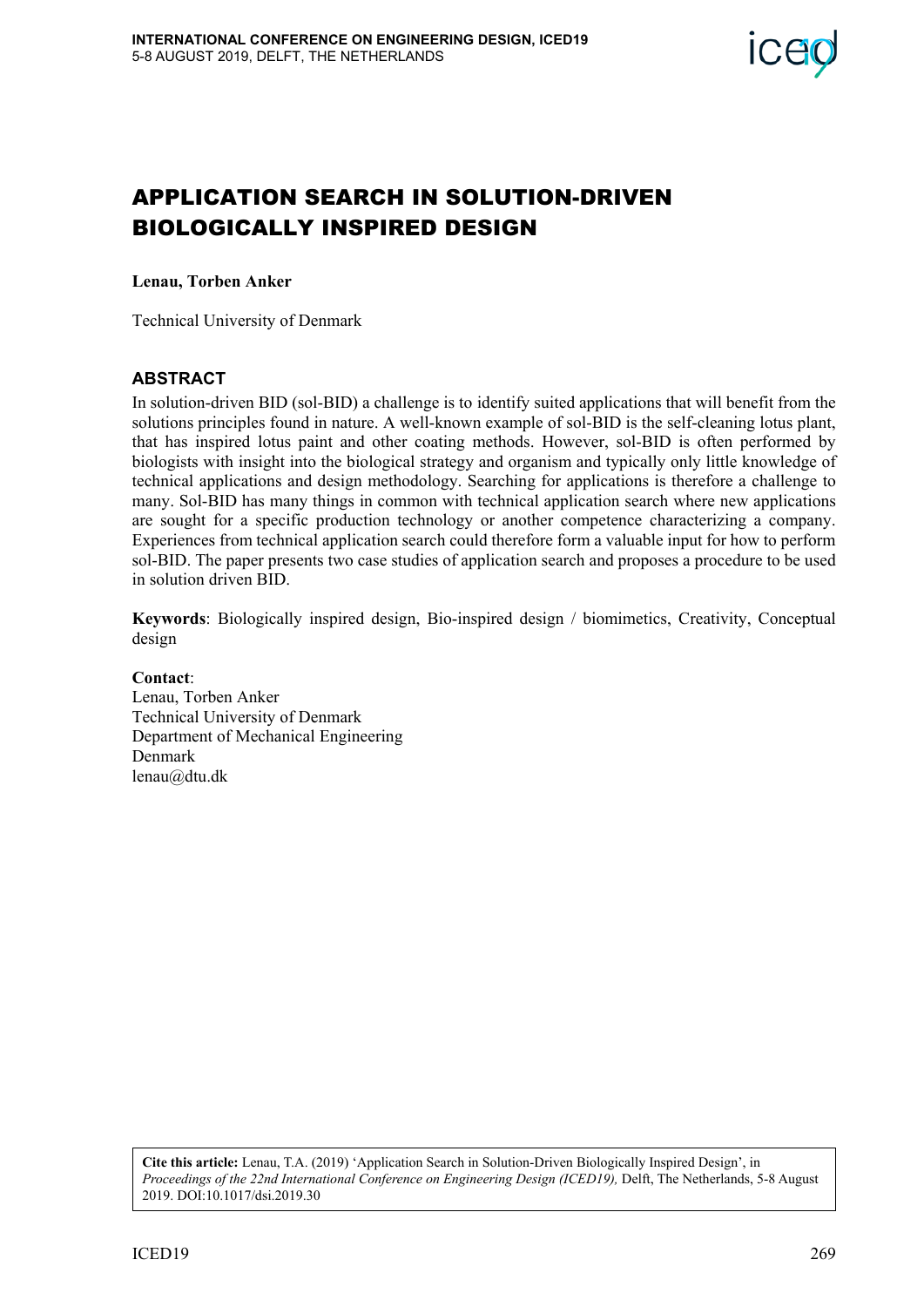### 1 INTRODUCTION

Biologically inspired design (BID) can basically be approached in two ways: problem-driven BID and solution-driven BID [\(Helms, Vattam and Goel, 2009;](#page-9-0) [Lenau, Metze and Hesselberg, 2018\)](#page-9-1). In solution-driven BID (sol-BID) a challenge is to identify suited applications that will benefit from the solutions principles found in nature. Helms *et al*. refer to the application search as the problem search [\(Helms, Vattam and Goel, 2009\)](#page-9-0). Well-known examples of sol-BID are the cocklebur that inspired Velcro and the self-cleaning lotus plant, that inspired lotus paint and other coating methods. However, sol-BID is often performed by biologists with insight into the biological strategy and organism and typically only little knowledge of technical applications and design methodology. Searching for applications is therefore a challenge to many. Sol-BID has many things in common with technical application search where new applications are sought for a specific production technology or another competence characterizing a company. Experiences from technical application search could therefore form a valuable input for how to perform sol-BID.

Many companies are subcontractors specialising in a certain production technology such as reaction moulding in polyurethane (PUR) plastic. This type of company meets a challenge when they seek to expand their business into new areas. In contrast to companies that address end-users such as furniture or household appliances, subcontractors do not have a well-defined user group that can be explored in order to identify expansion potentials. They can off course improve their competence in the technology thus offering existing customers improved properties, but it is difficult to identify new markets. A limiting factor for such companies is that they are not trained in design thinking where they work with open problems and large solution spaces.

A possible design oriented approach to application search could be to identify the unique profiling properties of the technology and then search for end-user applications in order to identify candidates that will benefit from the technology. For the PUR-plastic example the profiling properties could be low tooling price enabling small scale production series and individualised products, large degree of freedom for free form geometry, light weight components with foamed core and insert moulding of metal, wood and textile items. For each of these profiling properties an open search for applications with this characteristic can be made. This can be done as brainstorming or as internet searches. This paper describes experiences from application search in two cases and proposes a procedure for how to apply it in sol-BID.



*Figure 1. Exploration model* (*[Myrup Andreasen, Hansen and Cash, 2015](#page-9-2)*)

### 2 EXISTING APPROACHES TO APPLICATION SEARCH

Andreasen *et al* describe in their exploration model [\(Myrup Andreasen, Hansen and Cash, 2015\)](#page-9-2) how the concept synthesis can be initiated through five feed chains: Need interpretation, perception of preferences, problem statement, task perception and technology  $\&$  ideas (see figure 1). The first four feed chains all have in common that their starting point is a user need or application scenario. The fifth chain mentions technology as the starting point in combination with a need and gives the example of a certain motor gear system for focusing in surveillance cameras. The new technology made possible to completely redesign the camera series. The application search treated in this paper has similarities to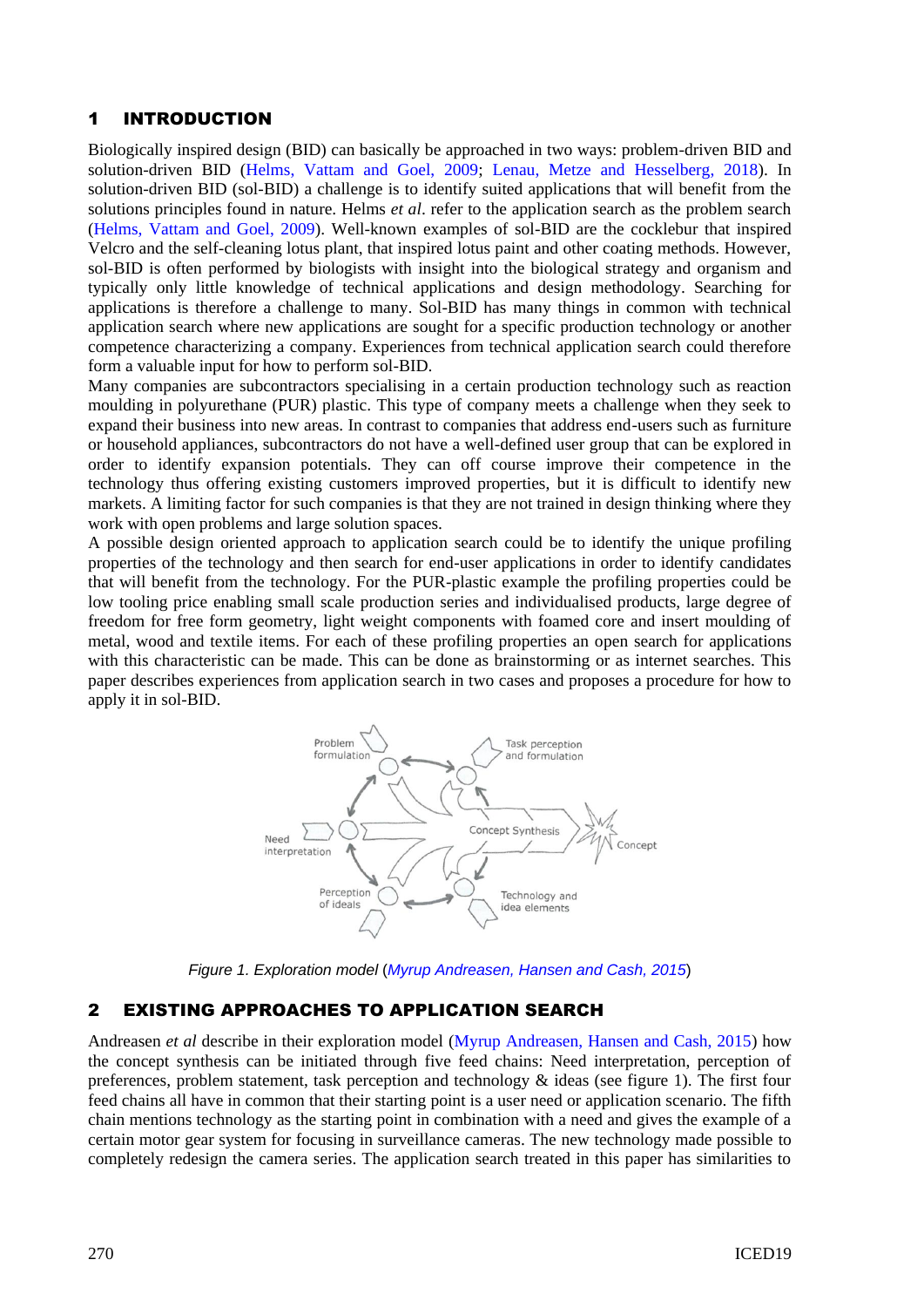this model but differ in not having an identified need but rather being open for many different possible needs.

Dorst & Cross describe how problem and solution spaces co-evolve, i.e. creativity do not only go from a specified problem to a solution but proposed solutions can affect and refine the problem definition [\(Dorst and Cross, 2001\)](#page-9-3). The application search has similarities to the feedback from solutions to problem formulation in the co-evolvement model but misses the initial problem definition.

A technology-oriented model is the systematic theory of manufacturing described by Alting. This model describes how new technology can be developed by considering alternatives to the basic characteristics of a manufacturing process described in the morphological structure of material processes shown in figure 2: Material flow, Information flow and energy characteristics [\(Alting,](#page-9-4)  [1978\)](#page-9-4). The process morphology indicate how new manufacturing processes can be identified through the systematic variation of the characteristics without considering the need or requirements. The principles in the model are interesting for application search but the categories are specific to manufacturing processes and therefor not directly applicable to sol-BID.



*Figure 2. The morphological structure of material processes [\(Alting, 1978\)](#page-9-4)*

NASA Technology Transfer Program aims at finding applications for the many technologies invented and applied in the space programs. Apart from brochures and active participation in exhibition fairs they have an internet portal facilitating search for technologies [\(NASA, 2018\)](#page-9-5). They provide help in finding relevant technologies to solve given problems but not in how to find applications of the technologies.

Subcontractors often attend industrial fair like the Hannover Messe when searching for new markets and applications that can benefit from their technology. The Hannover Messe also offer a search facility for finding relevant contacts and technologies [\(Deutsche Messe, 2018\)](#page-9-6) but not how the subcontractors can identify new applications.

# 3 TWO CASES APPLYING APPLICATION SEARCH

In the following experiences from two cases of application search will be described. The first concern the pinart – a children toy that is transformed into the pin-type tool  $\ell$  flexform - a flexible manufacturing technology. The second relates to grow technology, where opportunities for using the shape producing mechanisms in plants for making artificial products are explored.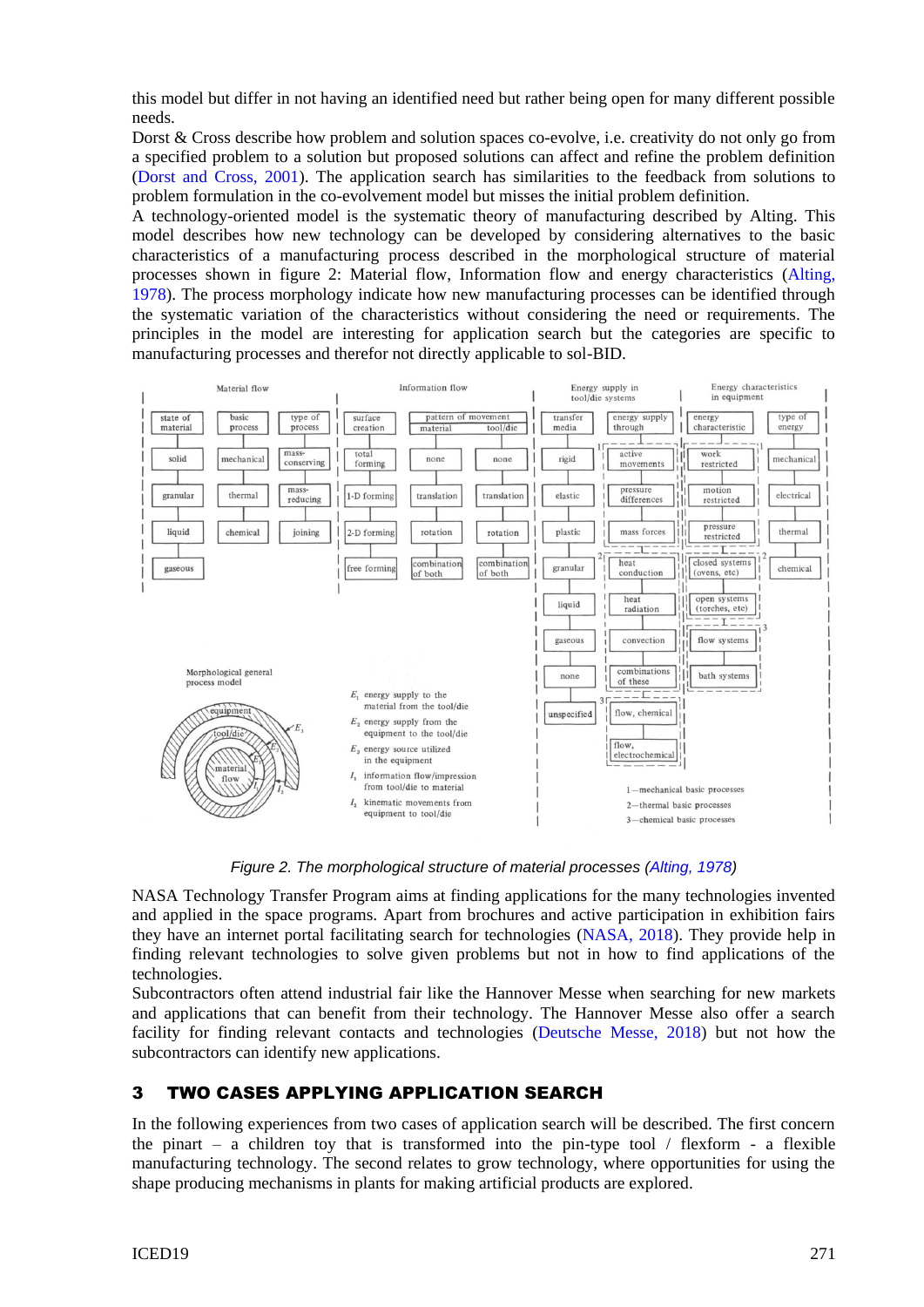### **3.1 Pin-type tool**

A pin-type tool is inspired by pinart, which is a children's toy where a large number of steel pins can move in the axial direction. By pressing an object into the tool the pins will form a pixelated image of the object (see figure 3). The idea was to make a flexible production tool such as a casting mould that could change shape between each casting. A number of pins would be individually adjusted, e.g. using small actuators) and an elastic membrane would be placed over the pins. Such a tool would enable casting of individual geometries without the need for a costly making of new tools.

At the beginning of the project the tool was no more than an idea. The application search was intended to be used for finding out if it was worthwhile pursuing further development and to identify promising applications. The works was done as part of two collaborating master projects and resulted in two very different applications: a casting tool for curved concrete façade elements and a tool for sequential marking of cast components [\(Pedersen, 2009;](#page-9-7) [Vedel-Smith, 2009;](#page-9-8) [Pedersen and Lenau, 2010;](#page-9-9) [Vedel-](#page-9-10)[Smith and Lenau, 2012\)](#page-9-10).



*Figure 3. Pinart children toy*

The application search was done by specifying characteristics in the form of strengths and weaknesses for the technology as shown in table 1. The characteristics were found by the participating students by looking at the pinart toy while imaging it as a production tool. The characteristics were then used by the students to brainstorm on applications that shared the characteristics. For example, could the small tooling cost characteristic lead to 'individualised products' and further to 'personalised roller skate boots'.

| <b>Strengths</b>                             | <b>Weaknesses</b>                                                                           |
|----------------------------------------------|---------------------------------------------------------------------------------------------|
|                                              |                                                                                             |
|                                              | Small cost difference between the making of flat, More rough surfaces and less precision on |
| single curved and double curved parts.       | tolerances.                                                                                 |
| Smaller tooling cost per part                | Initial investment higher                                                                   |
| Reduced storage cost for part moulds         | Only one casting is possible at the same time                                               |
| Can use input from a 3d-scan                 | Will be worn quicker                                                                        |
| Shape can be changed and adjusted during the |                                                                                             |
| hardening/curing phase                       |                                                                                             |

| Table 1. Characteristics in the form of strengths and weaknesses for the pin type tool |
|----------------------------------------------------------------------------------------|
| (Pedersen, 2009; Vedel-Smith, 2009)                                                    |

A further refinement was to combine the technology characteristics with constraints. Such constrains could be the used material such as plastic, concrete, cast iron or chocolate. Other constraints could be the manufacturing process, e.g. casting or thermoforming, it could be the use context (what products do you have at home or different sports) or it could be a specific trade (what products does this type of shop sell). Another approach was to visit a place where many different items were on display, in this case the industrial design exhibition at the Danish Design Centre. At the exhibition items satisfying the initial characteristics could be identified [\(Pedersen, 2009;](#page-9-7) [Vedel-Smith, 2009\)](#page-9-8).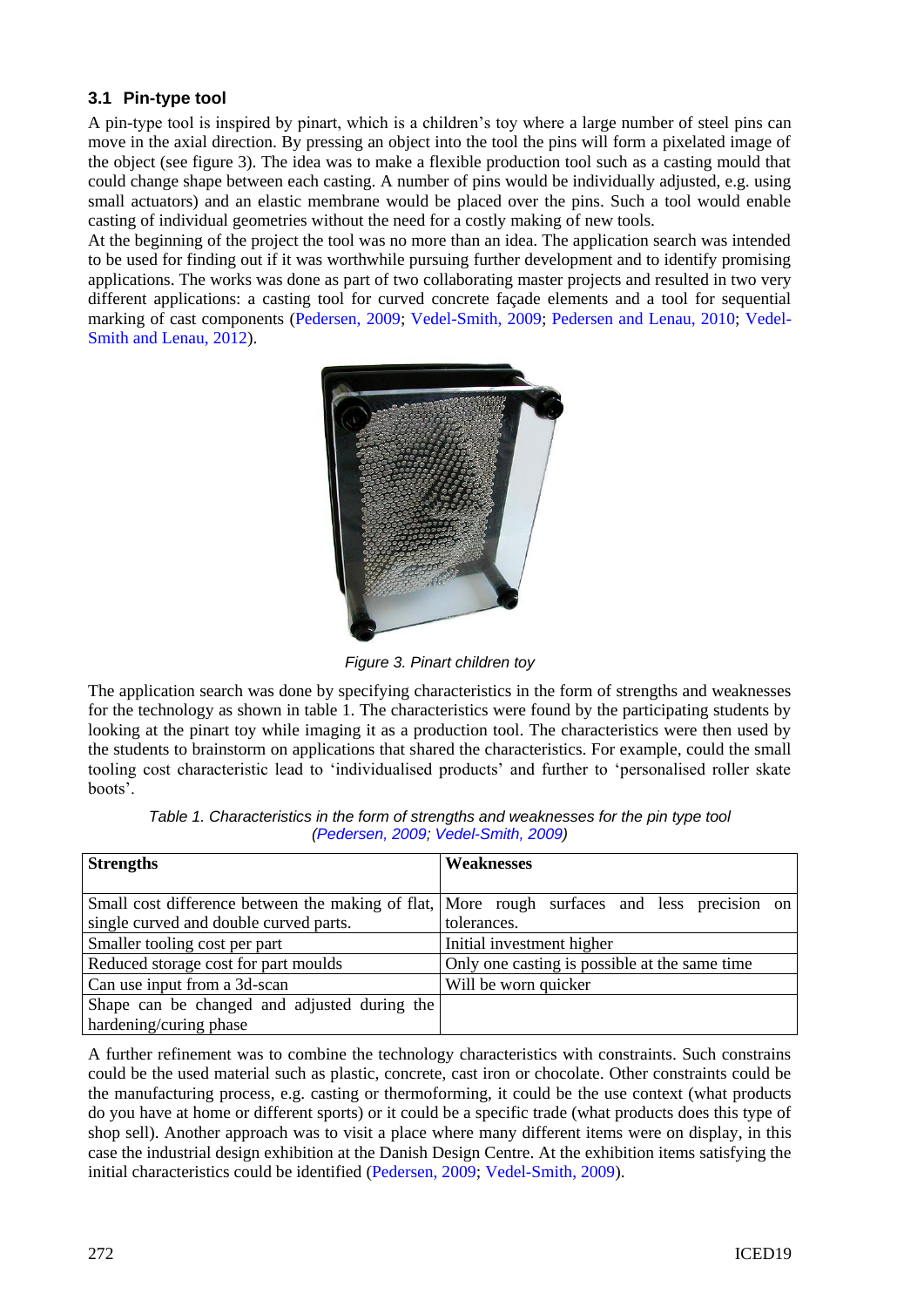A third approach was search for key stakeholders for one of the already defined applications. For example, did the application 'individually shaped sand casted gear houses' lead to a dialogue with a foundry that came with the need for individually marked castings. The question is if the foundry would have identified the marking application if they had only been presented the initial pin-type tooling idea, or it was the more elaborate application where the pin-type tool was applied to gear housings that triggered the marking idea. We would argue that the more elaborate application forces the stakeholder to evaluate a very specific proposal which is easier than being creative and come up with ideas on how to apply the technology. In this case it worked.

The combination of identifying characteristics and constraints and involve stakeholders was used to make a search, which resulted in 136 possible applications. Applications covered very broadly from prosthetics, contact lenses, hearing aids, chocolate, cd-covers, jewellery, sailing boats propellers and concrete bridges. The list was prioritized by giving each application a score based on a number of criteria including economic potential. The top 5 candidates were rooted in either the architectural / construction area or the metal casting area. People involved within these 2 areas were therefore contacted and presented with the idea of using pin-type tool within their line of expertise. This stakeholder interaction confirmed one of the application areas, namely the fabrication of concrete façade elements. In another area (metal casting) the stakeholder dialogue moved the focus from individualised gear housings to a new not previously explored area namely the opportunity for making individual markings on castings thus enabling traceability in the production. The pin type tool could be made in a way so it could make individual markings in the sand mould in automatic sand casting machines meaning that the resulting castings would carry a unique identifier. The two applications were very different and addressed very different business areas and underline the importance of stakeholder involvement. The characteristics of the tool itself were also very different. The concrete pin-type tool would be fairly large and should be able to carry a heavy load from the concrete. The casting application on the other hand should be very small and be able to change shape quickly. The two tools are shown in figure 4.



*Figure 4. Left: tool for façade element [\(Pedersen, 2009\)](#page-9-7) and Right: individual marking of cast components [\(Vedel-Smith, 2009\)](#page-9-8)*

### **3.2 Grow technology**

The other case relate to growth technology. The basic idea is to utilize natures way of producing form, namely to grow into shape. The work was carried out by two students in collaboration in a bachelor project where the aim was to explore the opportunities in grow technology, propose suited applications and examine a selected application in more detail [\(Ørting and Thomsen, 2018\)](#page-9-11). The assignment was broader in scope than the previous case on the pin-type tool since there was an extra degree of freedom where the specific type of grow technology was not yet selected. That selection was part of the assignment. The project therefore included two tasks: 1) map possible materials and types of grow technology and 2) propose suited applications. The project resulted in two booklets describing the outcome from the two tasks.

The procedure followed was as follows. For the first task specific organisms were listed from the categories plants, animals and other (which included fungus, bacteria and micro algae). For each of those relevant interesting growth principles were identified and described on inspirational cards using the same format (see figure 5) including known applications. 34 types of grow technology was identified.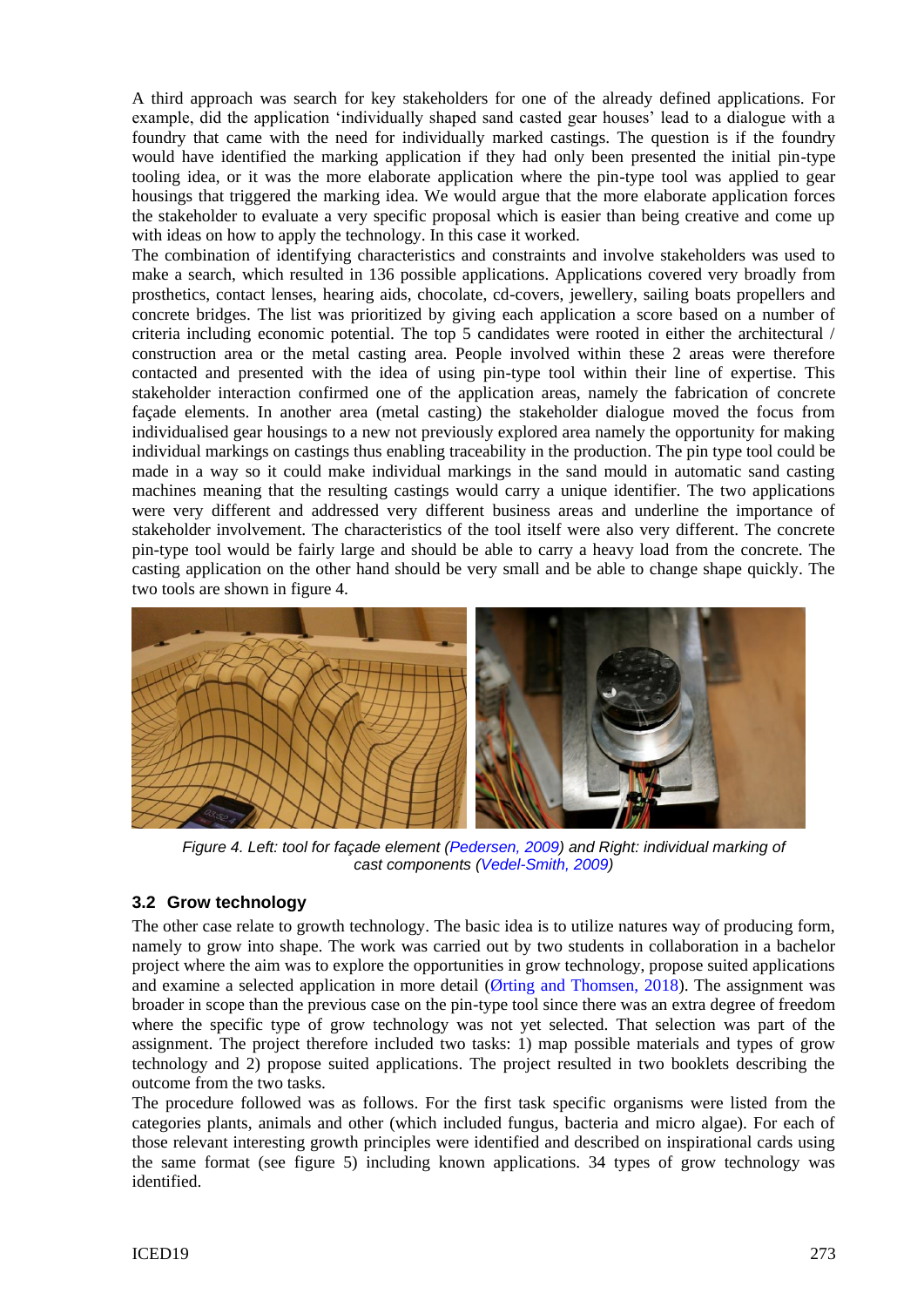

*Figure 5. Inspirational card describing a grow technology (bamboo) and its interesting properties (fast growth)* (*[Ørting and Thomsen, 2018](#page-9-11)*)

| <b>Characteristic</b>      | <b>Explanation</b>                                                                |  |  |
|----------------------------|-----------------------------------------------------------------------------------|--|--|
| Renewable resource         | Materials that grow are renewable as long as the basic ingredients are available  |  |  |
|                            | in contrast to materials relying on fossil based fuels.                           |  |  |
| Biodegradable              | Natural materials will often be biodegradable since microorganisms under the      |  |  |
|                            | right environmental condition will brake down the material into basic             |  |  |
|                            | substances that can be utilized elsewhere in nature.                              |  |  |
| Natural diversity          | Not two natural organisms are identical and often are differences clearly visible |  |  |
|                            | in contrast to mass produced identical goods.                                     |  |  |
| Sustainability             | Using growth technology gives connotations to natures sustainable ecosystems.     |  |  |
| branding                   |                                                                                   |  |  |
| CO <sub>2</sub> absorption | Photosynthetic organisms consume CO2                                              |  |  |
| Minimal<br>energy          | Nature uses a minimum of energy to produce form often at ambient                  |  |  |
| consumption                | temparatures.                                                                     |  |  |
| Appearance                 | Objects in nature represent distinct and complex aesthetics often very different  |  |  |
|                            | from man made objects.                                                            |  |  |
| Shape for strength         | Many structures in nature exhibit high strength-stiffness to weight ratio.        |  |  |

| Table 2. Characteristics describing advantages for growth technology |  |  |
|----------------------------------------------------------------------|--|--|
|                                                                      |  |  |

The second task was handled by defining 8 factors characterising possible advantages for growth technology. The 8 characteristics are described in table 2. The characteristics were used to carry out different types of brainstorm resulting 37 applications. For the more detailed exploration bamboo and furniture were chosen as grow technology and application. The following experiments examined opportunities for controlling the bamboo growth using physical barriers, directional light and gravity (orientation of the plant while growing).

The more open assignment where type of technology (within limits) and applications were sought simultaneously proved to be difficult and resulted in several time consuming iterations. Hindsight, it would probably have been more efficient to first identify the grow technologies and then for each selected grow technology perform the application search.

# 4 APPLICATION SEARCH IN SOLUTION-DRIVEN BID

Based on the learning from the two cases described in the previous sections the procedure described in table 3 for application search in solution-driven BID is proposed.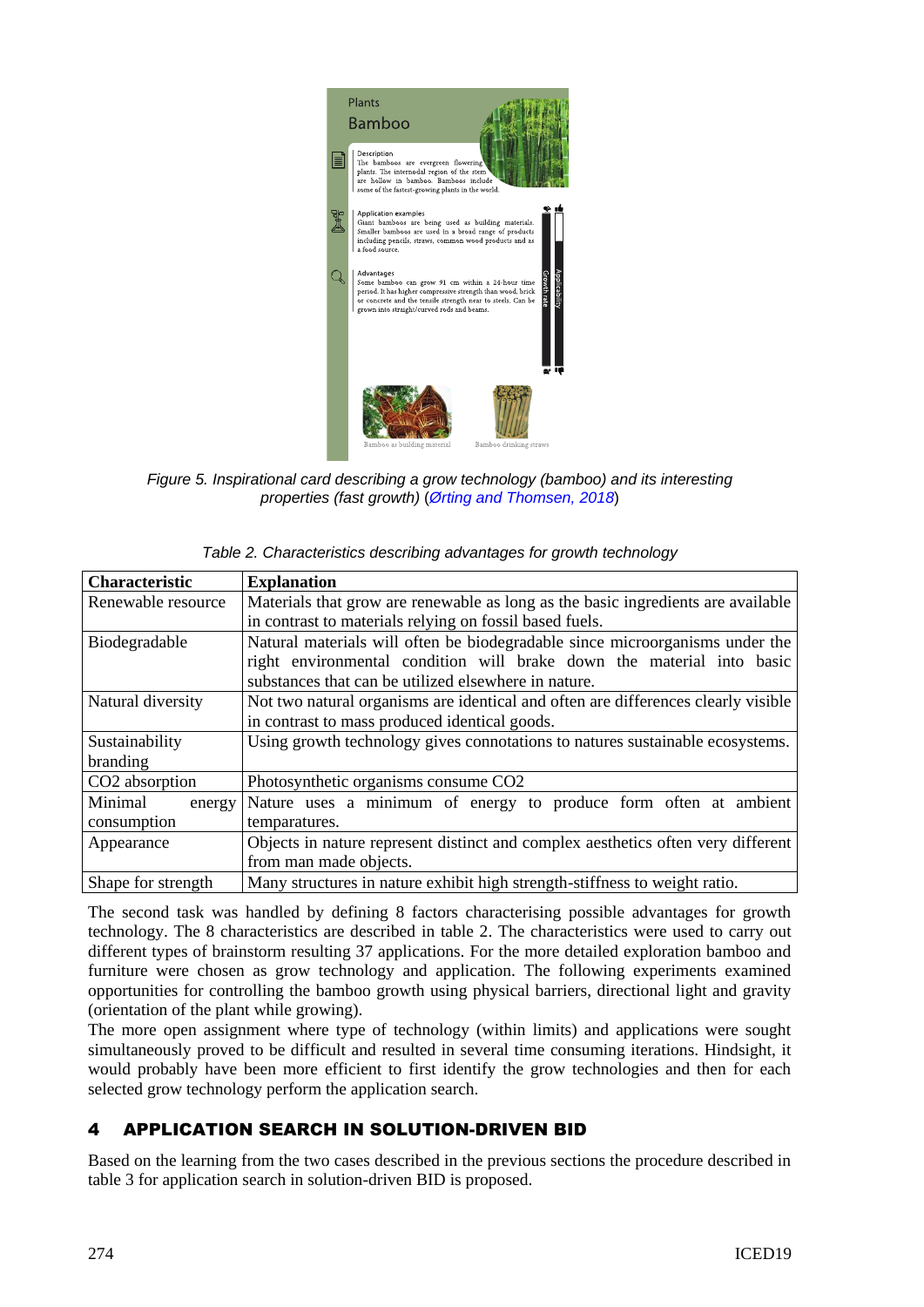| <b>Activity</b>                                        | <b>Comments</b>                                       |
|--------------------------------------------------------|-------------------------------------------------------|
| 1. Define unique characteristics for the selected      | Characteristics can be defined as desirable           |
| biological phenomena                                   | advantages and as unwanted consequences.              |
| 2. Make a first open search for applications that will | Could be a brainstorm.                                |
| benefit from the found characteristics                 |                                                       |
| 3. Formulate constraints that will limit the width of  | Constraints could be field of application             |
| the search but force a more deep exploration.          | (household, leisure, sports, hospital, professional   |
|                                                        | tools,), type of material, Daily activities           |
|                                                        | (waking up, going to work, travelling,) and           |
|                                                        | others.                                               |
| 4. Apply the constrains one by one together with the   | Could be made as a brainstorm                         |
| characteristics to make searches for applications      |                                                       |
| 5. For each found application the conceptual idea in   | Describe the conceptual ide as concrete as            |
| applying the biological phenomena<br>to<br>the         | possible and include its intended behaviour in        |
| application should be described                        | context.                                              |
| 6. Confront selected stakeholders                      | Each of the constraints could be associated with      |
|                                                        | certain groups of stakeholders, e.g. for sports it    |
|                                                        | could be shops or producers within the area or it     |
|                                                        | could be the athletes. Present the stakeholders       |
|                                                        | with conceptual ideas instead of asking them          |
|                                                        | about possible applications.                          |
| 7. Repeat 5. for new application identified in the     |                                                       |
| discussion with stakeholders                           |                                                       |
| 8. The potential for each of the conceptual ideas can  | General<br>evaluation<br>criteria<br>include<br>could |
| be evaluated based on a set of predefined criteria.    | expected market volume and societal impact.           |

*Table 3. Procedure for searching for applications in sol-BID*

### **4.1 The self-cleaning lotus plant**

The use of the procedure can be illustrated with an example. One of the best known successful sol-BID cases it the one of the self-cleaning lotus plant *Nelumbo nucifera (figure 6)*. The Lotus plant grows in tropical areas and is famous for staying clean even when it growths in dirty environments. In some cultures it is considered a sacred plant for the same reason. The so-called lotus effect was described by the German biologists Neinhuis and Barthlott as how a combination of surface microstructures and epicuticular wax resulted in a surface being water-repellent and anti-adhesive to dust [\(Neinhuis and Barthlott, 1997\)](#page-9-12). The observations led to the development of a range of products with lotus effect properties such as paints and surface coatings [\(Sto SEA Ptd Lte, 2014;](#page-9-13) Sto SEA Pte [Ltd, 2018\)](#page-9-14).



*Figure 6. The self cleaning effect seen on the leaf of a lotus plant Nelumbo nucifera (credit: Photo (c) 2007 Derek Ramsey (Ram-Man), Location credit: Chanticleer Garden. CC BY-SA 3.0, https://commons.wikimedia.org/w/index.php?curid=2241089)*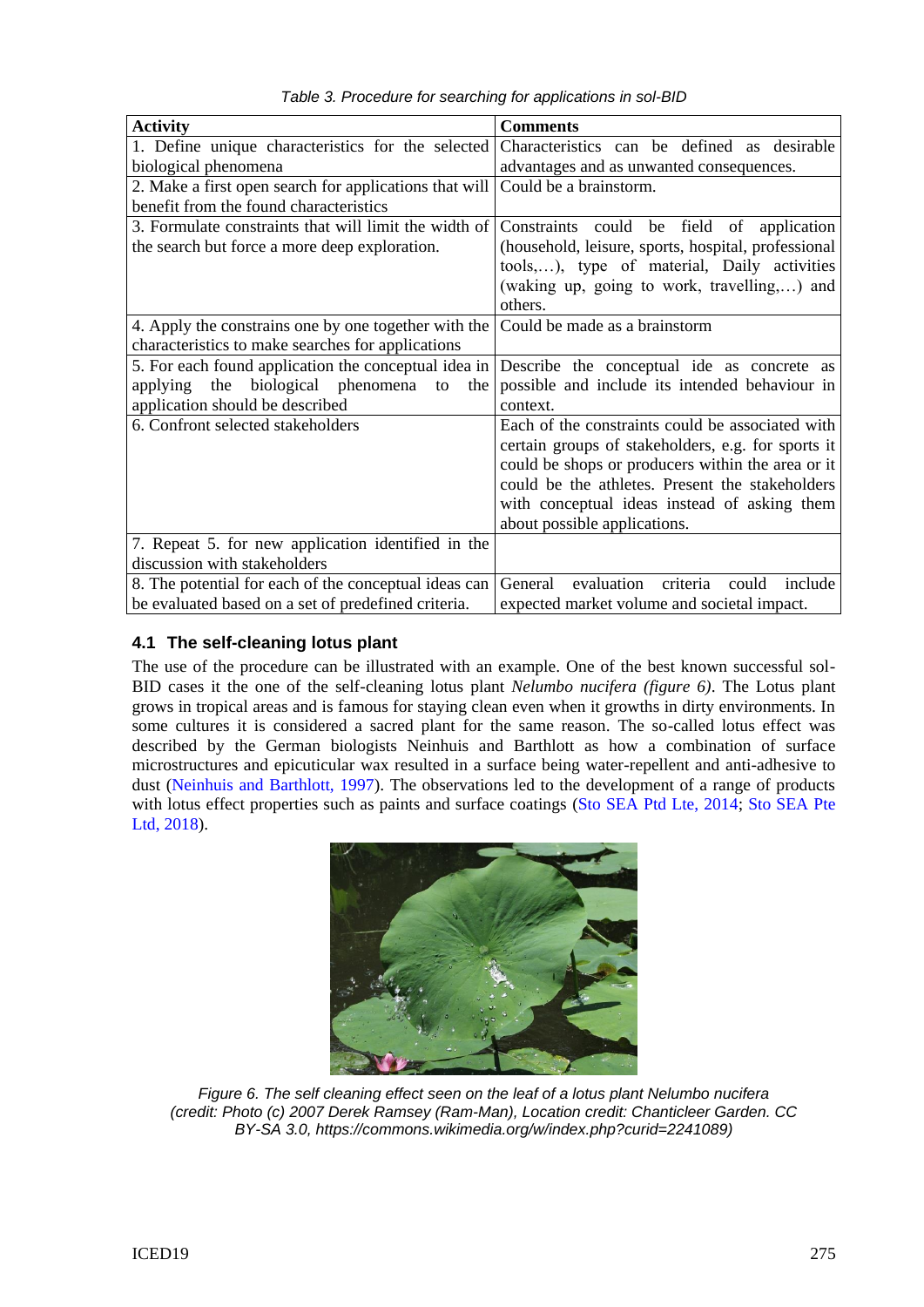### **4.2 Application search applied on the self cleaning effect of the lotus plant**

The following description of how the application search procedure could be used is an imaginary case made by the author in order to illustrate the application of the procedure. It does not reflect how the lotus-effect was actually developed or the viewpoints of the people involved in the discovery and development of the lotus-effect products. The following sections illustrate the type of considerations to be made during application search using the procedure described in table 3.

#### *4.2.1 Define unique characteristics for the selected biological phenomena*

Desirable advantages of the lotus leaves are that they are water repellent and anti adhesive to dirt particles. When water is repelled it will easily transport the dust particles away. Unwanted consequences could be the matte velour-like surface appearance that would look very different to the glossy surfaces we normally associate with clean hygienic surfaces, e.g. tiles and sanitation ceramics. The microstructure and the wax crystals could also have refractive properties limiting transparency. An unwanted consequence could be that the self-cleaning effect does only work under running water, i.e. not in dry or just moist environments.

#### *4.2.2 Make a first open search for applications that will benefit from the found characteristics*

One approach to search could be to identify areas where dirt on a surface represents a problem as listed in table 4.

| Area            | <b>Example objects</b>                                                      |
|-----------------|-----------------------------------------------------------------------------|
| Clothes         | Personal clothes, working clothes, baby clothes, shoes, glasses, jewellery. |
| Transport       | Cars, busses, bicycles, airplanes, ships.                                   |
| Houses          | External walls, windowpanes, window frames, roofs, internal walls, doors,   |
|                 | floors, bathrooms.                                                          |
| Food containers | Bottles for diary products, plates, cutlery.                                |
| Furniture       | Tables, chairs, kitchen tables, kitchen zincs.                              |

*Table 4. Open search for places where dirt represent a problem*

#### *4.2.3 Formulate constraints that will limit the width of the search but force a more deep exploration.*

Constrains could include the following: Frequency of cleaning (often, rarely), ease of cleaning (simple, complicated), type of liquid (water, milk, petrol, spirit), type of dirt (dry, sticky, powder), type of surface (smooth, rough) and degree of transparency (very clear, translucent).

#### *4.2.4 Apply the constraints one by one together with the characteristics to make searches for applications.*

Combining the water repellent characteristic with the constraint 'sticky dirt' could for example add objects to the food container list like honey pots and ketchup bottles. If the water repellent characteristic is combined with the constraint 'complicated cleaning' the complicated geometry of car and motorcycle wheels could be thought of and added to the transport list. Water repellent and 'rough surfaces' could add graffiti removal from walls to the house list.

#### *4.2.5 For each found application the conceptual idea in applying the biological phenomena to the application should be described*

When describing the conceptual idea the specific context should be selected and relevant details that could complicate the application should be investigated. For example for the graffiti removal application the context could be plaster walls that have a fairly rough surface texture. A challenge will be to find out a way to attach the repellent surface to the wall.

#### *4.2.6 Confront selected stakeholders*

Relevant stakeholders for graffiti removal would off course be the cleaning companies that takes care of graffiti removal, but also masons, house caretakers, insurance agents and paint producers could be relevant stakeholders to contact. Apart from evaluating the idea they could highlight additional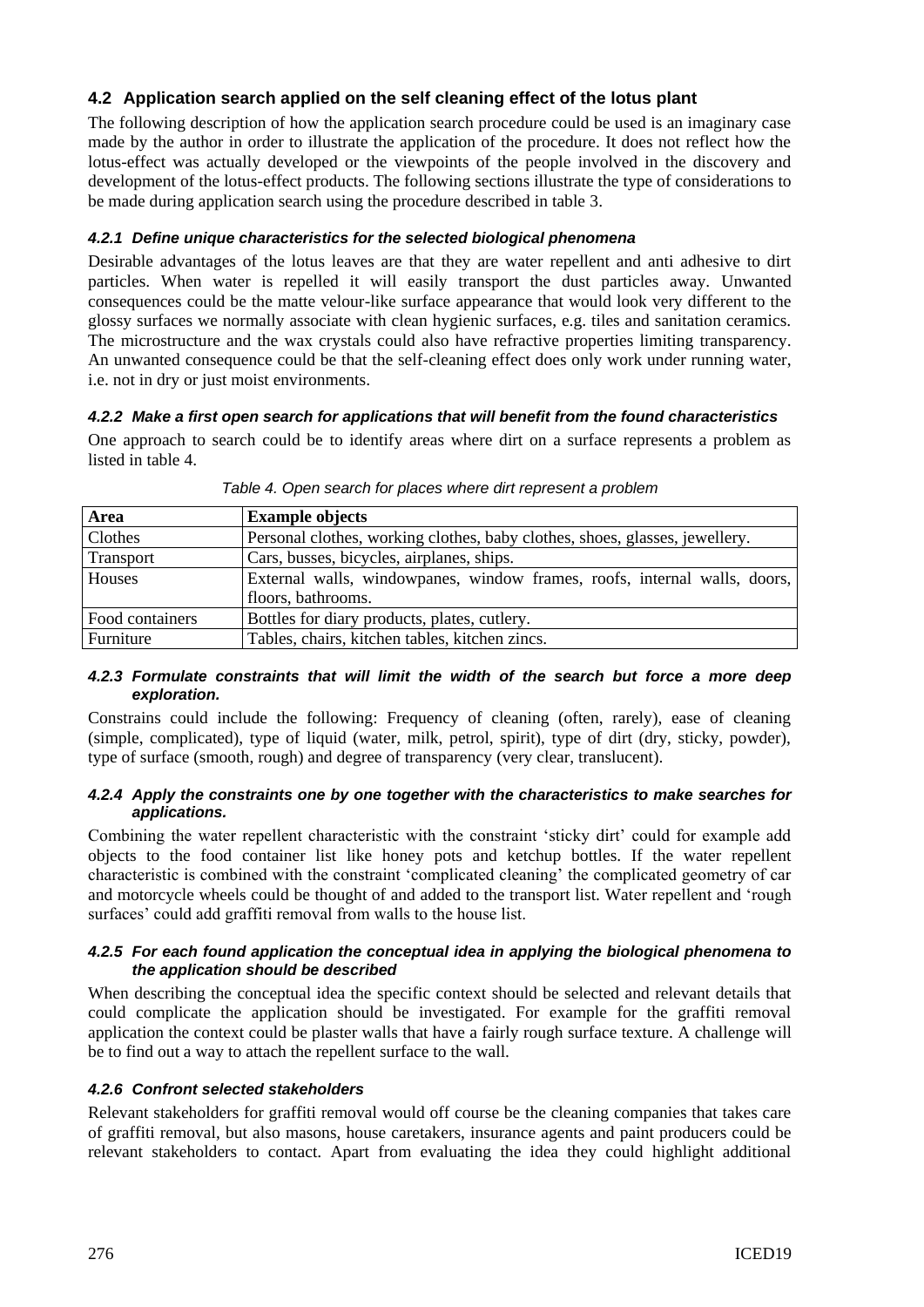considerations like breathability of the wall but hopefully also additional ideas would emerge such as if the mason told about their problems in cleaning their equipment for plaster and concrete.

#### *4.2.7 Conceptual description of new applications identified in the discussion with stakeholders*

This could be to propose conceptual designs of mason's buckets or whisks so they will be easy clean with running water.

#### *4.2.8 The potential for each of the conceptual ideas can be evaluated based on a set of predefined criteria.*

Evaluation could be to estimate the realism in the proposed concepts and to estimate the size of the potential market.

## 5 DISCUSSION

In traditional problem driven product development good solutions normally require that a large solution space be ensured. This can be done by defining the required functions for a given problem and then search for many different ways of fulfilling the functions. Methods like brainstorming and analogy search can be applied. When engineers and designers are trained in design thinking the aim is to give them the mind set of demanding large solution spaces characterised by diversity. Good application search has similarities to the problem driven development in having the need for large diverse solution spaces. Since solution driven BID often is conducted by non-designers they need guidance in pursuing the search in a large diverse solution space. The proposed procedure will hopefully stimulate the broader and diverse search through the formulation of characteristics and constraints and in particular in the dialogue with stakeholders.

The proposed use of characteristics and constrains for facilitating the search for applications has similarities with the work done at Georgia Tech on the 4-box diagram and the T-chart shown in figure 7 [\(Helms and Goel, 2014\)](#page-9-15). The Georgia Tech work is targeted towards problem-driven BID helping practitioners in specifying the problem and evaluating biological analogies. However, the tools could also be used for solution-driven BID if applied in a way similar to the application search procedure proposed in this paper. The functions in the 4 box/T-chart is equivalent to the characteristics used in step 1+2 in the application search while operational environment / specifications / performance criteria reminds of the constraints used in step 3 in the application search. While the basic categories are similar the Georgia Tech work do not provide support for how to perform the solution-driven BID search for suited applications.

| <b>Design Problem</b>          |                  | <b>Biological Analogue</b>     |
|--------------------------------|------------------|--------------------------------|
| <b>Operational Environment</b> |                  | <b>Operational Environment</b> |
|                                | Same             |                                |
|                                | <b>Similar</b>   |                                |
|                                | <b>Different</b> |                                |
| <b>Functions</b>               |                  | <b>Functions</b>               |
|                                |                  |                                |
|                                |                  |                                |
| Specifications                 |                  | <b>Specifications</b>          |
|                                |                  |                                |
|                                |                  |                                |
| Performance Criteria           |                  | Performance Criteria           |
|                                |                  |                                |
|                                |                  |                                |

*Figure 7. The T-chart comparing design problems and biological analogies based on the four conceptual categories from the 4-box diagram [\(Helms and Goel, 2014\)](#page-9-15)*

### **ACKNOWLEDGEMENTS**

I would like to thank the students Troels H. Pedersen, Nikolaj K. Vedel-Smidt, Christoffer E. Thomsen and Mads C. Ørting for a fruitful collaboration during their thesis work.